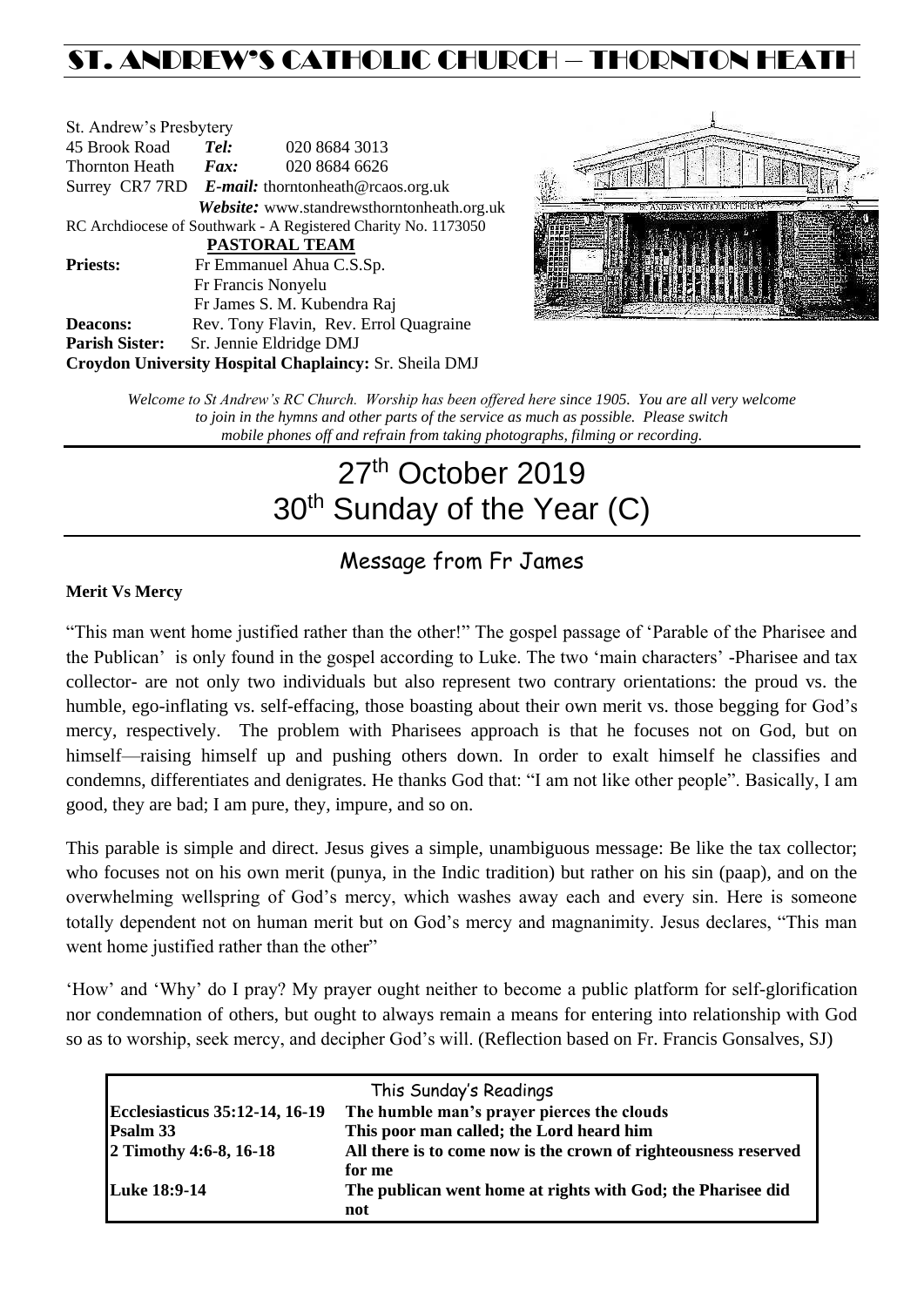| Diary for the Week                |                    |                                        |                                         |  |  |
|-----------------------------------|--------------------|----------------------------------------|-----------------------------------------|--|--|
| Sunday 27 <sup>th</sup> October   |                    | 6.00pm (Saturday) First Mass of Sunday | <b>Sr Mary Hickey</b>                   |  |  |
| $30th$ Sunday of the Year         |                    |                                        |                                         |  |  |
|                                   | 9.30am             | Mass                                   | Mr Tarragona RIP                        |  |  |
|                                   | 11.30am            | Mass                                   | Parishioners                            |  |  |
| (clocks back 1 hour)              | 5.00pm             | <b>Rosary</b>                          |                                         |  |  |
|                                   | $5.15 - 5.45$ pm   | <b>Exposition and Benediction</b>      |                                         |  |  |
|                                   | 6.00 <sub>pm</sub> | Mass                                   | Jeremy Gnthin RIP                       |  |  |
|                                   | $7.00 - 9.00$ pm   | <b>Charismatic Prayer Group</b>        |                                         |  |  |
| Monday 28 <sup>th</sup> October   | 7.30am             | Mass                                   | Elizabeth (Well Being)                  |  |  |
| <b>Saints Simon and Jude</b>      | 10.00am            | Mass                                   | Mary Theresa Cameron (Well Being)       |  |  |
| Ephesians 2:19-22                 | $5.45 - 7.15$ pm   | <b>Beavers (hall)</b>                  |                                         |  |  |
| Luke 6:12-19                      | $7.00 - 8.00$ pm   | <b>Exposition and Adoration</b>        |                                         |  |  |
|                                   | $7.00 - 8.00$ pm   | <b>Parish Surgery</b>                  |                                         |  |  |
|                                   | $7.30 - 9.00$ pm   | Scouts (hall)                          |                                         |  |  |
| Tuesday 29th October              | 7.30am             | Mass                                   | <b>Salus Fernandes RIP</b>              |  |  |
| Feria                             | 10.00am            | Mass                                   | Special Intention of the Ritchie Family |  |  |
| Romans 8:18-25                    | 6.30pm             | R.C.I.C. (hall)                        |                                         |  |  |
| Luke 13:18-21                     |                    |                                        |                                         |  |  |
| <b>Wednesday 30th October</b>     | 7.30am             | Mass                                   | Our Lady of Africa                      |  |  |
| Feria                             | 10.00am            | Mass                                   | Catherine Viegas RIP (Anniv)            |  |  |
| Romans 8:26-30                    | 2.00 <sub>pm</sub> | <b>Active Retirement Group</b>         |                                         |  |  |
| Luke 13:22-30                     | <b>6.00pm</b>      | <b>Lectio Divina Group (hall)</b>      |                                         |  |  |
|                                   | 7.30pm             | <b>Legion of Mary (hall)</b>           |                                         |  |  |
| Thursday 31 <sup>st</sup> October | 7.30am             | Mass                                   | Francis John Hampshire RIP              |  |  |
| Feria, Romans 8:31-39             | 10.00am            | Mass                                   | Special Intention of Patricia Wocial    |  |  |
| Luke 13:31-35                     | $7.00 - 8.30$ pm   | <b>Cubs (St James the Great)</b>       |                                         |  |  |
| Friday 1 <sup>st</sup> November   | 7.30am             | Mass                                   | November List                           |  |  |
| <b>First Friday</b>               | 10.00am            | Mass followed by Exposition            | Valeria Winilworth (Well Being)         |  |  |
| <b>All Saints Day</b>             |                    | of the Blessed Sacrament/              |                                         |  |  |
| <b>Holyday of Obligation</b>      |                    | <b>Benediction</b>                     |                                         |  |  |
| Revelation 7:2-4. 9-14            | 6.30pm             | <b>Brownies/Guides (hall)</b>          |                                         |  |  |
| Matthew 5:1-12                    | 6.00pm             | <b>Syro Malabar Mass</b>               |                                         |  |  |
|                                   | 8.00pm             | <b>Mass</b>                            | Parishioners                            |  |  |
| Saturday 2 <sup>nd</sup> November | 9.30am             | Mass                                   | November List                           |  |  |
| <b>All Souls Day</b>              | $10.00 - 10.30$ am | <b>Confessions</b>                     |                                         |  |  |
| Isaiah 25:6-9                     | 1.00 <sub>pm</sub> | <b>Thanksgiving Mass: Scout</b>        |                                         |  |  |
| Luke 7:11-17                      |                    | <b>Group with Bishop Paul</b>          |                                         |  |  |
|                                   |                    | <b>Hendricks</b>                       |                                         |  |  |
|                                   | $5.00 - 5.30$ pm   | <b>Confessions</b>                     |                                         |  |  |
|                                   | 6.00 <sub>pm</sub> | <b>First Mass of Sunday</b>            | Paul Etuka RIP                          |  |  |
| <b>Sunday 3rd November</b>        | 9.30am             | <b>Mass</b>                            | Daniel Messina and John Messina RIP     |  |  |
| $31st$ Sunday of the Year         | 11.30am            | Mass                                   | Parishioners                            |  |  |
|                                   | 5.00pm             | <b>Rosary</b>                          |                                         |  |  |
|                                   | $5.15 - 5.45$ pm   | <b>Exposition and Benediction</b>      |                                         |  |  |
|                                   | 6.00 <sub>pm</sub> | Mass                                   | November List                           |  |  |
|                                   | $7.00 - 9.00$ pm   | <b>Charismatic Prayer Group</b>        |                                         |  |  |

|               |                              | Money Matters                 |                            |  |
|---------------|------------------------------|-------------------------------|----------------------------|--|
|               |                              | <b>Collection Last Sunday</b> | £1145.49                   |  |
|               |                              | Payment by Standing Order     | £ $700.00$                 |  |
|               |                              | Total offertory               | £1,845.49                  |  |
|               | <b>Collection for Missio</b> |                               | £ 548.04                   |  |
|               |                              | Thank you for your generosity |                            |  |
| Altar Servers |                              |                               | Church Cleaners            |  |
| This week     | Team 1                       |                               | This week Sancho's Dusters |  |
| Next week     | Team 2                       |                               | Next week St Jude's Group  |  |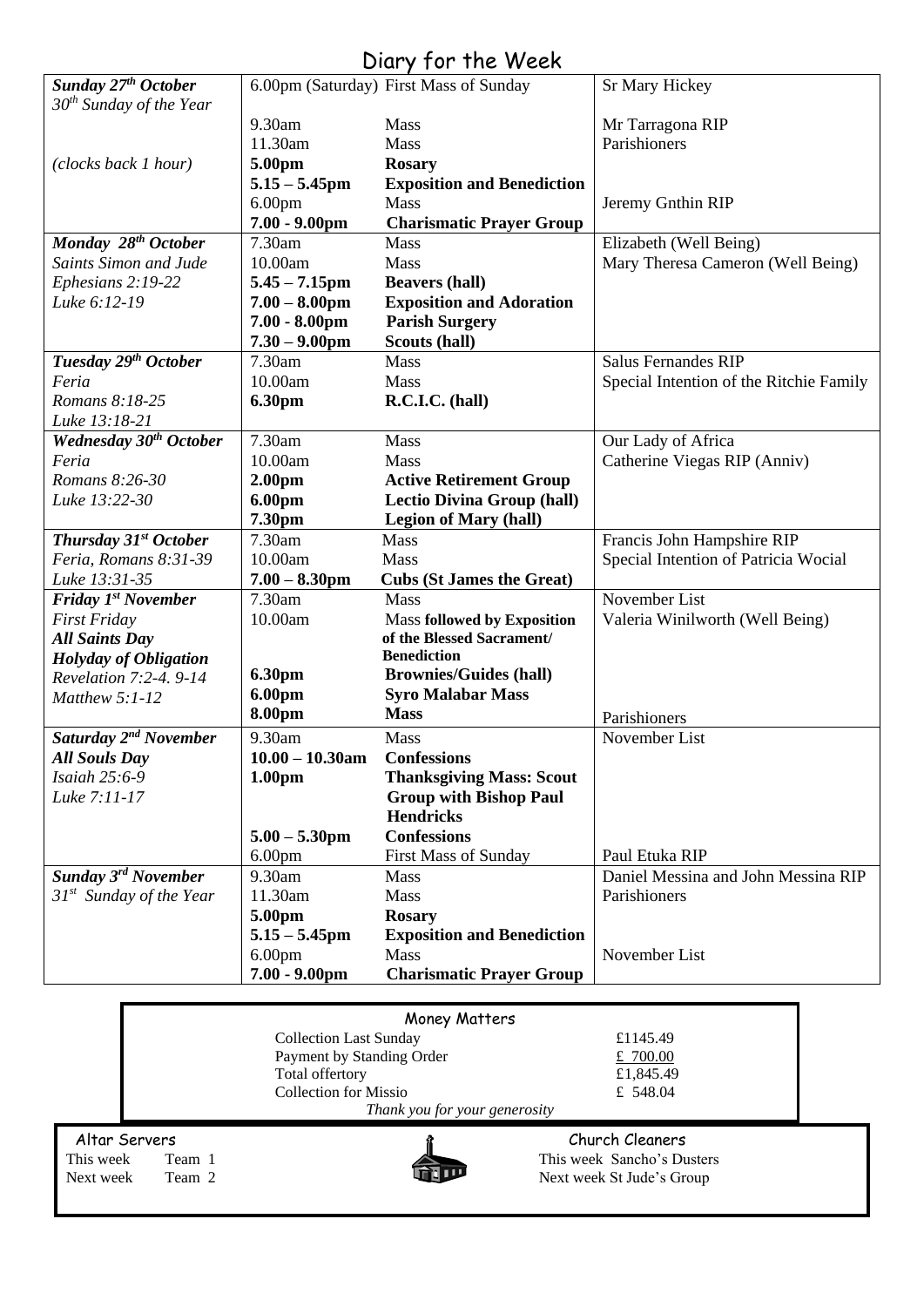### St. Andrew's Parish Notices

#### **RED BOX HOLDERS COLLECTION OF ALL MONIES**

There will be a collection of all monies this weekend of  $26/27<sup>th</sup>$  October. Please can all red box holders bring their boxes to be emptied before the Mass. If you are unable to attend Mass, please contact Savio on 07902 933534 but please can we ask that you do not leave the boxes in the parish office.

#### **HARVEST COLLECTION FOR THE HOMELESS AND REFUGEES**

This weekend Sunday  $27<sup>th</sup>$  October we are having a harvest appeal for the homeless and refugees in Croydon. Please bring your contributions to Mass and leave them in front of the altar. Nightwatch and the Refugee Day Centre in Croydon have requested the following: cans of soup (not packets) cans of meat, fish, fruit and vegetables, milk, coffee and tea bags; shampoo and toothpaste etc. are also welcome. Blankets and sleeping bags (good condition) are always needed for those sleeping rough. If you would like to donate money please put it in an envelope marked Refugees. We have always had a very good response in the past, please be as generous as possible as the need this year is greater than ever before. Thank you.

#### **EXPOSITION AND ADORATION**

This Monday between 7.00 and 8.00pm, we have Exposition and an hour of silent prayer. This happens every 4<sup>th</sup> Monday of the month and is an opportunity to come in and spend some time in the presence of Our Lord. There are no organised prayers and people are free to come and go as they wish. It ends with a simple Benediction just before 8.00pm.

#### **ALL SAINTS DAY: FRIDAY 1ST NOVEMBER**

Please note that Friday 1<sup>st</sup> November is All Saints Day and is a Holyday of Obligation. There will be Masses at 7.30am, 10.00am and 8.00pm. There will also be a second collection on this day for The Seminary Fund which contributes towards the training of Priests at St John's Seminary, Wonersh.

#### **FIRST FRIDAY**

This coming Friday is First Friday and there will be Exposition of the Blessed Sacrament after the end of the 10am Mass until Benediction at 12.30pm. All are most welcome.

#### **THE RITE OF CHRISTIAN INITIATION OF CHILDREN (R.C.I.C.)**

The next session will be on Tuesday  $29<sup>th</sup>$  October at 6.30pm in the hall.

#### **SCOUT GROUP: CELEBRATORY MASS 2ND NOVEMBER**

You are all invited to our parish Scout Group 26<sup>th</sup> Croydon (St. Andrew's) Thanksgiving Mass to end the celebrations of their 85<sup>th</sup> year with Bishop Paul Hendricks. All in the parish are welcome to attend. It would be especially nice to see past members of the group. The Mass will be held on Saturday 2<sup>nd</sup> November starting at 1.00pm followed by light refreshments in the hall afterwards. Please come and join us.

#### **FR LEN**

Fr Len will return to St Andrew's for his Leaving Mass but as yet we do not have a date for this but we will let you know the date as soon as possible. In the meantime, if you would like to contribute to a leaving gift for Fr Len, please use the envelope in the porch for this. We hope to present this to him when he attends for his Leaving Mass.

#### **HOME-MADE GREETING CARDS FOR SALE**

Next week Sunday 3<sup>rd</sup> November, there will be a sale of home-made greeting cards including Christmas cards after the 9.30am Mass in aid of our Golden Fundraising Campaign. Please go along to the hall and help support this event.

#### **NOVEMBER PRAYERS FOR THE DECEASED**

During the month of November we particularly pray for those who have died. A list of the deceased whose funerals took place here at St Andrew's will be displayed in the front of the Altar. Anyone who has a relative or friend who has died elsewhere in the last year should give in their names and date of death to the office or to one of the Priests and the name will be added to this list.

Holy Souls envelopes are available in the porch for you to place your lists of deceased, please put the list of names in the envelope together with your offering and put in the collection trays. These envelopes will be brought up during each Mass in the month of November. On Saturday 23<sup>rd</sup> November at 9.30am we will hold our annual